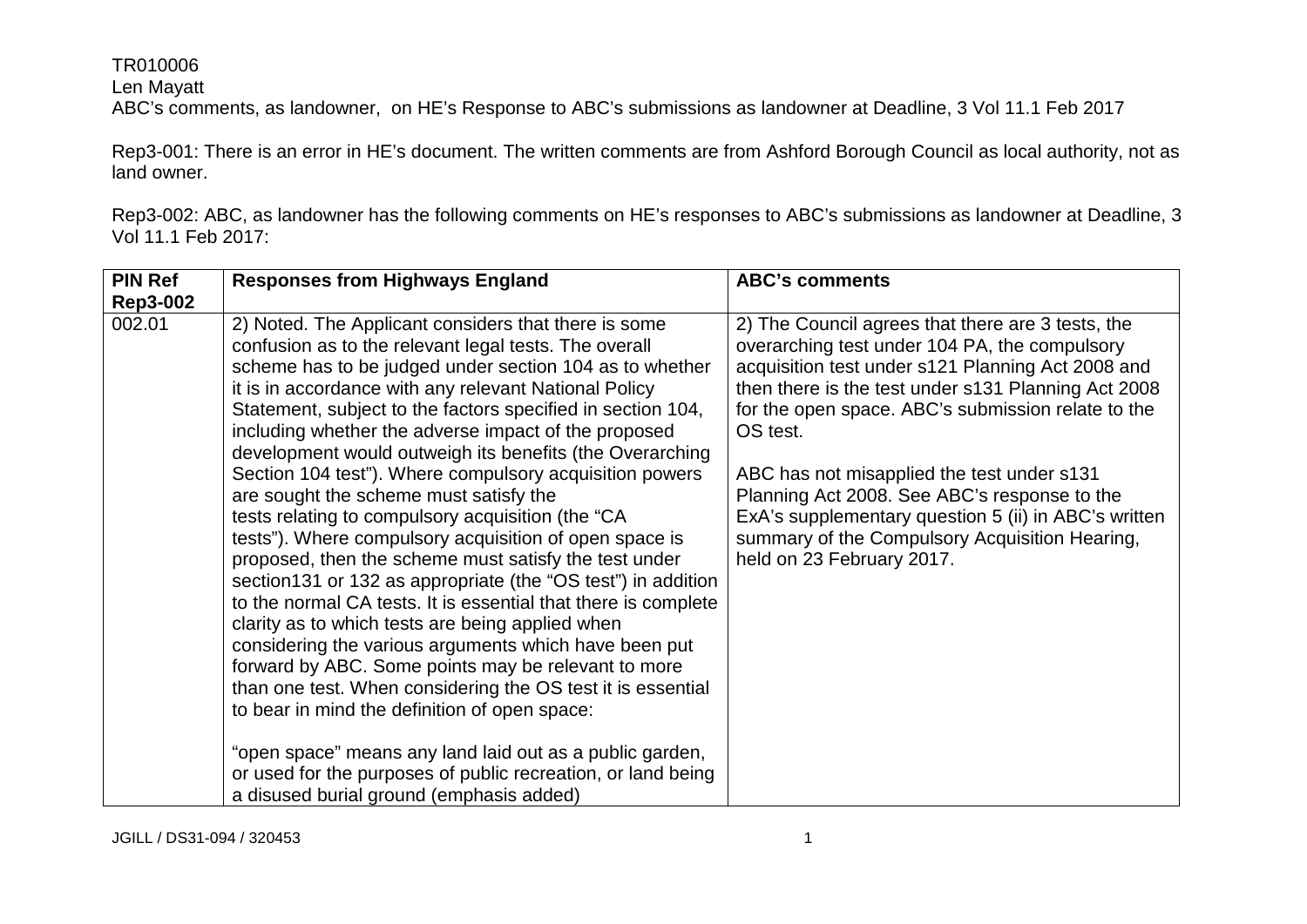| The only relevant element of this definition to the scheme<br>is the use of the relevant plots for public recreation. The<br>Applicant has taken a precautionary approach in treating<br>the plots in question as open space, as will be clear from<br>any site visit, given that the footprint of the two plots mostly<br>comprise the existing footbridge, overgrown shrubs and<br>dense trees. This question of the land being open space<br>for the purposes of public recreation frames the entire legal<br>analysis and sets a very real boundary as to those<br>arguments which can be taken into account in applying the<br>OS test as distinct from those which may be relevant to the<br>CA tests or the Overarching Section 104 test. It means, for<br>example, that the land's status as a Local Nature Reserve<br>is not relevant to the OS test, though it would<br>be potentially relevant to the CA tests or the Overarching<br>Section 104 test.<br>The Applicant's response to the representations by ABC |                                                         |
|-----------------------------------------------------------------------------------------------------------------------------------------------------------------------------------------------------------------------------------------------------------------------------------------------------------------------------------------------------------------------------------------------------------------------------------------------------------------------------------------------------------------------------------------------------------------------------------------------------------------------------------------------------------------------------------------------------------------------------------------------------------------------------------------------------------------------------------------------------------------------------------------------------------------------------------------------------------------------------------------------------------------------------|---------------------------------------------------------|
| address the OS test as the representation has been cast in                                                                                                                                                                                                                                                                                                                                                                                                                                                                                                                                                                                                                                                                                                                                                                                                                                                                                                                                                                  |                                                         |
| those terms. The Applicant's case in relation to the CA<br>tests are set out in the Statement of Reasons and in                                                                                                                                                                                                                                                                                                                                                                                                                                                                                                                                                                                                                                                                                                                                                                                                                                                                                                             |                                                         |
| relation to the Overarching Section 104 test in the full set                                                                                                                                                                                                                                                                                                                                                                                                                                                                                                                                                                                                                                                                                                                                                                                                                                                                                                                                                                |                                                         |
| of application documents taken in their totality but                                                                                                                                                                                                                                                                                                                                                                                                                                                                                                                                                                                                                                                                                                                                                                                                                                                                                                                                                                        |                                                         |
| particularly in the Case for the Scheme.<br>3) Noted. The Applicant has taken a precautionary                                                                                                                                                                                                                                                                                                                                                                                                                                                                                                                                                                                                                                                                                                                                                                                                                                                                                                                               | 3) The order land is clearly laid out and used for      |
| approach in treating the plots in question as open space,                                                                                                                                                                                                                                                                                                                                                                                                                                                                                                                                                                                                                                                                                                                                                                                                                                                                                                                                                                   | public recreation. See ABC's response to the ExA's      |
| as will be clear from any site visit, given that the footprint of                                                                                                                                                                                                                                                                                                                                                                                                                                                                                                                                                                                                                                                                                                                                                                                                                                                                                                                                                           | supplementary question 5 (ii) in ABC's written          |
| the two plots mostly comprise the existing footbridge,                                                                                                                                                                                                                                                                                                                                                                                                                                                                                                                                                                                                                                                                                                                                                                                                                                                                                                                                                                      | summary of the Compulsory Acquisition Hearing,          |
| overgrown shrubs and dense trees.                                                                                                                                                                                                                                                                                                                                                                                                                                                                                                                                                                                                                                                                                                                                                                                                                                                                                                                                                                                           | held on 23 February 2017 for ABC's description of       |
| 4) Noted. The local nature designation is not relevant to                                                                                                                                                                                                                                                                                                                                                                                                                                                                                                                                                                                                                                                                                                                                                                                                                                                                                                                                                                   | the order land.                                         |
| the application of the OS test to the two plots, though it is                                                                                                                                                                                                                                                                                                                                                                                                                                                                                                                                                                                                                                                                                                                                                                                                                                                                                                                                                               | 4) The designation of Church Road as local Nature       |
| potentially relevant to the CA tests and the Section 104                                                                                                                                                                                                                                                                                                                                                                                                                                                                                                                                                                                                                                                                                                                                                                                                                                                                                                                                                                    | Reserve is relevant to the 131(4)(b). It is a statutory |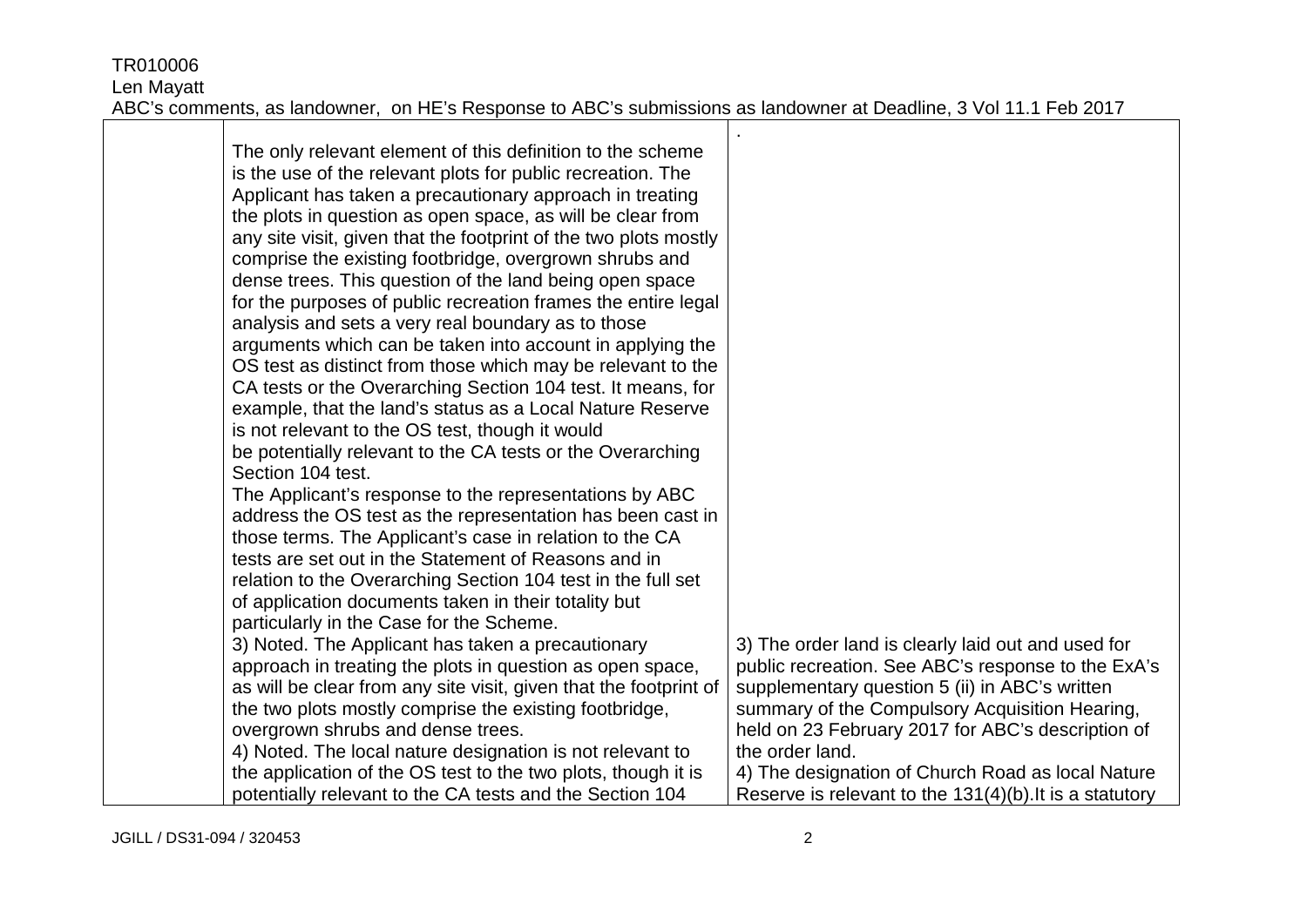TR010006 Len Mayatt

| $\sigma$ commone, as range money, such E shoopshoots to have sabilitations as range more at Dought to, short that the Eq. ( |                                                        |
|-----------------------------------------------------------------------------------------------------------------------------|--------------------------------------------------------|
| Overarching test. The same applies to the fact that the                                                                     | designation and is an incident that attaches to the    |
| plots form part of the Ashford Green Corridor. What counts                                                                  | replacement land. It is not a local plan policy        |
| is use for the purposes of public recreation, as per the                                                                    | designation.                                           |
| legal test. A designation in a local plan of this type is at                                                                | The Council agrees with HE that the Ashford Green      |
| most a gloss on this.                                                                                                       | Corridor is not relevant to the OS test, as this is a  |
|                                                                                                                             | local plan policy and is not considered to be a right, |
| 5) As already noted, the OS test must only take into                                                                        | trust or incident.                                     |
| account public recreation and the specific plots affected.                                                                  |                                                        |
| Most of the points made here are not relevant to the OS                                                                     | 5) The Council has considered public recreation and    |
| test, though they may be relevant to the CA tests or the                                                                    | the specific plots. ABC does not consider the points   |
| Overarching Section 104 test.                                                                                               | made are irrelevant to the OS test. See ABC's          |
|                                                                                                                             | response to the ExA's supplementary question 5 (ii)    |
| 6) Noted.                                                                                                                   | in ABC's written summary of the Compulsory             |
|                                                                                                                             | Acquisition Hearing, held on 23 February 2017.         |
| 7) The legislation obliges the provision of replacement                                                                     |                                                        |
| land. Whilst it is always preferable for the landowner to                                                                   | 7) This is not correct, as there is an exemption,      |
| be a willing recipient of the replacement land, if this is not                                                              | where the applicant does not have to provide           |
| the case, that is not relevant to the legal test. The                                                                       | replacement land (see s131 Planning Act 2008).         |
| Applicant has no choice under the legislation, and there is                                                                 | The replacement land is not suitable to have the       |
| no provision in the legislation to take account of the                                                                      | same rights, trusts and incidents attached to it as    |
| landowner's views on this point.                                                                                            | the order land.                                        |
|                                                                                                                             |                                                        |
| 8) The DCO does not provide for temporary acquisition of                                                                    | HE has not fully addressed the definition of           |
| any land, as this is not possible as a matter of law. It                                                                    | replacement land. The replacement land must be no      |
| provides for temporary possession (not ownership) and                                                                       | less advantageous to those who have a right to use     |
| permanent rights.                                                                                                           | the order land.                                        |
| 9) The Applicant is obliged under normal CA principles to                                                                   | HE has not demonstrated how it will satisfy the test   |
| seek the minimum interference with the landowner's                                                                          | under s131(4). See ABC's response to the ExA's         |
| interest to deliver the scheme. Whilst ABC may prefer the                                                                   | supplementary question 5 (ii) in ABC's written         |
| land to be acquired outright, the Applicant considers this                                                                  | summary of the Compulsory Acquisition Hearing,         |
| would go beyond what it could justify to meet the normal                                                                    | held on 23 February 2017.                              |
| CA tests. The Applicant may be prepared to reach an                                                                         |                                                        |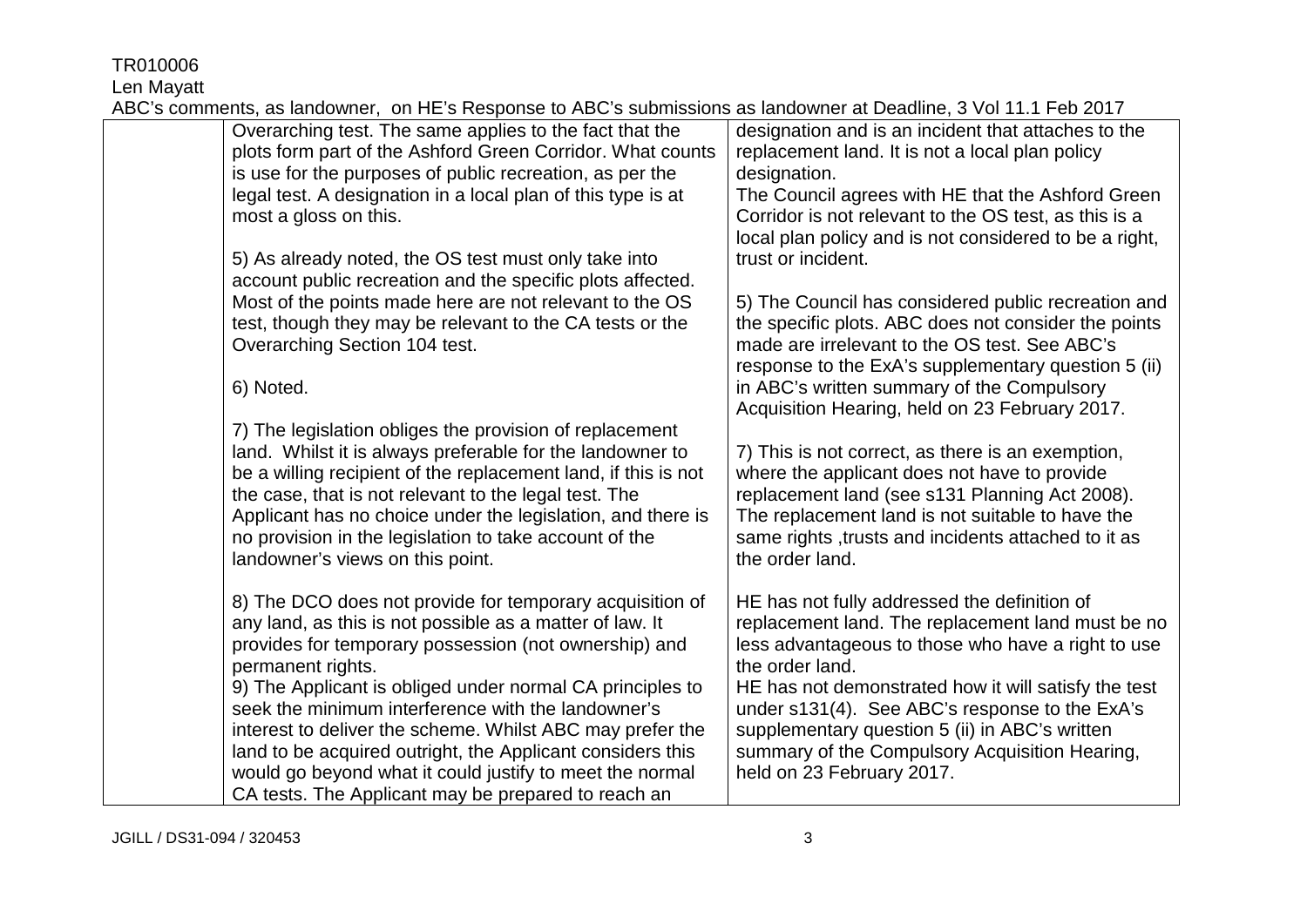Len Mayatt

|        | $\frac{1}{2}$                                                                                                                                                                                                                                                                                                                                                                                                                                                                                                                                                                                         |                                                                                                                                                                                                       |
|--------|-------------------------------------------------------------------------------------------------------------------------------------------------------------------------------------------------------------------------------------------------------------------------------------------------------------------------------------------------------------------------------------------------------------------------------------------------------------------------------------------------------------------------------------------------------------------------------------------------------|-------------------------------------------------------------------------------------------------------------------------------------------------------------------------------------------------------|
|        | agreement outside the DCO process, but that is not a<br>matter for this Examination.                                                                                                                                                                                                                                                                                                                                                                                                                                                                                                                  | 9) HE is carrying out engineering operations to the<br>Plot 3/14/a and the plot will be severed from the<br>remaining POS.                                                                            |
|        | 10) The Applicant agrees that it is essential that the<br>scheme avoids SPP, which would involve a substantial<br>delay. The Applicant has been mindful of this in preparing<br>the application and is confident that the proposals meet the<br>OS test so as to avoid SPP                                                                                                                                                                                                                                                                                                                            | 10) HE has not demonstrated how it will satisfy the<br>test 131 (4)                                                                                                                                   |
|        | 11) The Applicant has had significant discussions with<br>ABC, and to date it has not proved possible to reach an                                                                                                                                                                                                                                                                                                                                                                                                                                                                                     | 11) The applicant has had 2 discussions with ABC.                                                                                                                                                     |
|        | agreed solution, whether involving the use of CA powers or<br>otherwise. The Applicant is confident that the proposals<br>meet the OS test (and the CA tests and Overarching<br>section 104 test) and whilst further discussions are<br>ongoing with ABC on points of detail, it should not be<br>assumed that any major change to the Applicant's<br>compulsory acquisition proposals will be brought forward in<br>respect of the open space issue.                                                                                                                                                 | Please see ABC's response to the ExA's<br>supplementary question 5 (ii) in ABC's written<br>summary of the compulsory Acquisition Hearing,<br>held on 23 February 2017 for the above matters.         |
|        |                                                                                                                                                                                                                                                                                                                                                                                                                                                                                                                                                                                                       |                                                                                                                                                                                                       |
| 002.02 | <b>Plot 3/14/a</b><br><b>Noted</b><br>1)<br>2)<br><b>Noted</b><br>The Applicant is seeking temporary possession and<br>3)<br>use of the whole of this plot and once temporary<br>possession has been relinquished it requires a<br>permanent new right over the land "to construct<br>operate and maintain the Church Road overbridge<br>and related works and mitigation measures including<br>access with or with vehicles plant and machinery over<br>approximately 1588.07square metres of special<br>category land (open space) located east of former<br>A2070". The permanent right is secured | 3) HE is also carrying out engineering operations<br>to plot 3/14/a, therefore it should be<br>permanently acquired and considered under<br>s131<br>'east' should be deleted and replaced with 'west' |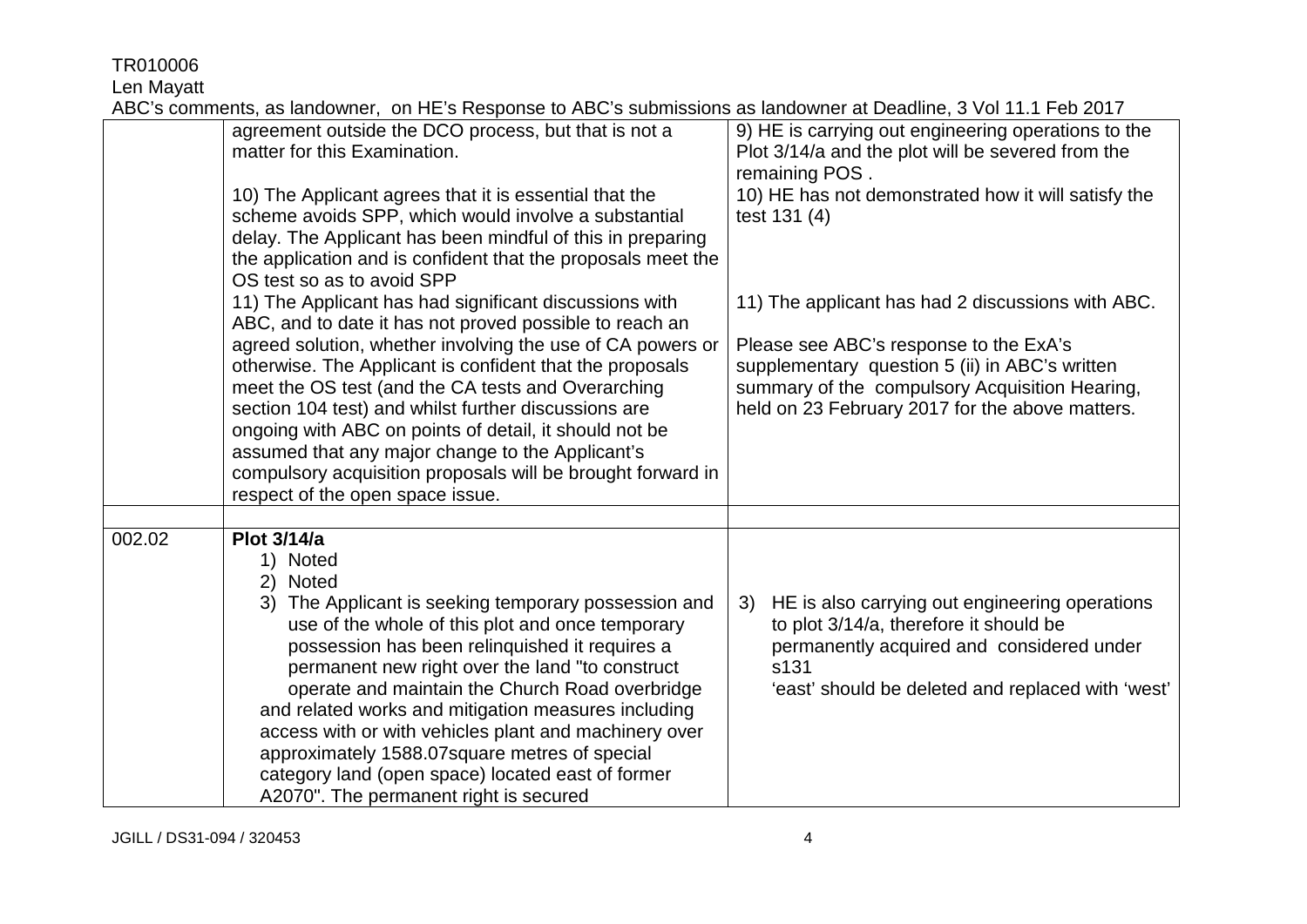Len Mayatt

| 13) As set out at 002.01 above this is not relevant to the<br>OS test.                                     | 14) HE has not properly applied the test in 132(3) |
|------------------------------------------------------------------------------------------------------------|----------------------------------------------------|
| undertaken) will not prevent the public using the public<br>open space.                                    |                                                    |
| test. The temporary loss of vegetation (as replanting will be                                              |                                                    |
| 12) The impact on local residents is not relevant to the OS                                                |                                                    |
| openspace.                                                                                                 |                                                    |
| undertaken) will not prevent the public using the public                                                   |                                                    |
| test. The temporary loss of vegetation (as replanting will be                                              |                                                    |
| 11) The impact on local residents is not relevant to the OS                                                |                                                    |
| 10) As set out at 002.01 above this is not relevant to the<br>OS test.                                     |                                                    |
| test.                                                                                                      |                                                    |
| 9) As set out at 002.01 above this is not relevant to the OS                                               |                                                    |
| means this use is minimal.                                                                                 | $s132(3)$ .                                        |
| survey, it is suggested that the nature of most of the plot                                                | ABC's comments are relevant to the test under      |
| relevant. Whilst the Applicant has not conducted a formal                                                  | 002.01 regarding the local nature reserve.         |
| test. Any use by children and dog walkers is accepted as                                                   | Noted. See ABC's comments at 4) for                |
| 8) As set out at 002.01 above this is not relevant to the OS                                               | 8) & 9), 10) 11) 12), 13)                          |
| burdened with the Order rights.                                                                            |                                                    |
| advantageous when                                                                                          |                                                    |
| 6) The Applicant does not consider that the reasons<br>provided by ABC mean that the land will be no less  |                                                    |
| the written representation PINS document NO. REP3-002.                                                     | why it disagrees.                                  |
| space land. Please see Highways England responses to                                                       | Noted. HE has not provided any explanation<br>6)   |
| 5) Discussions are ongoing with ABC regarding the open                                                     | <b>Noted</b><br>5)                                 |
| 4) Noted.                                                                                                  | 4) Noted                                           |
| land registry title.                                                                                       |                                                    |
| through the compulsory acquisition process and once<br>implemented will be noted, in the usual way, on the |                                                    |